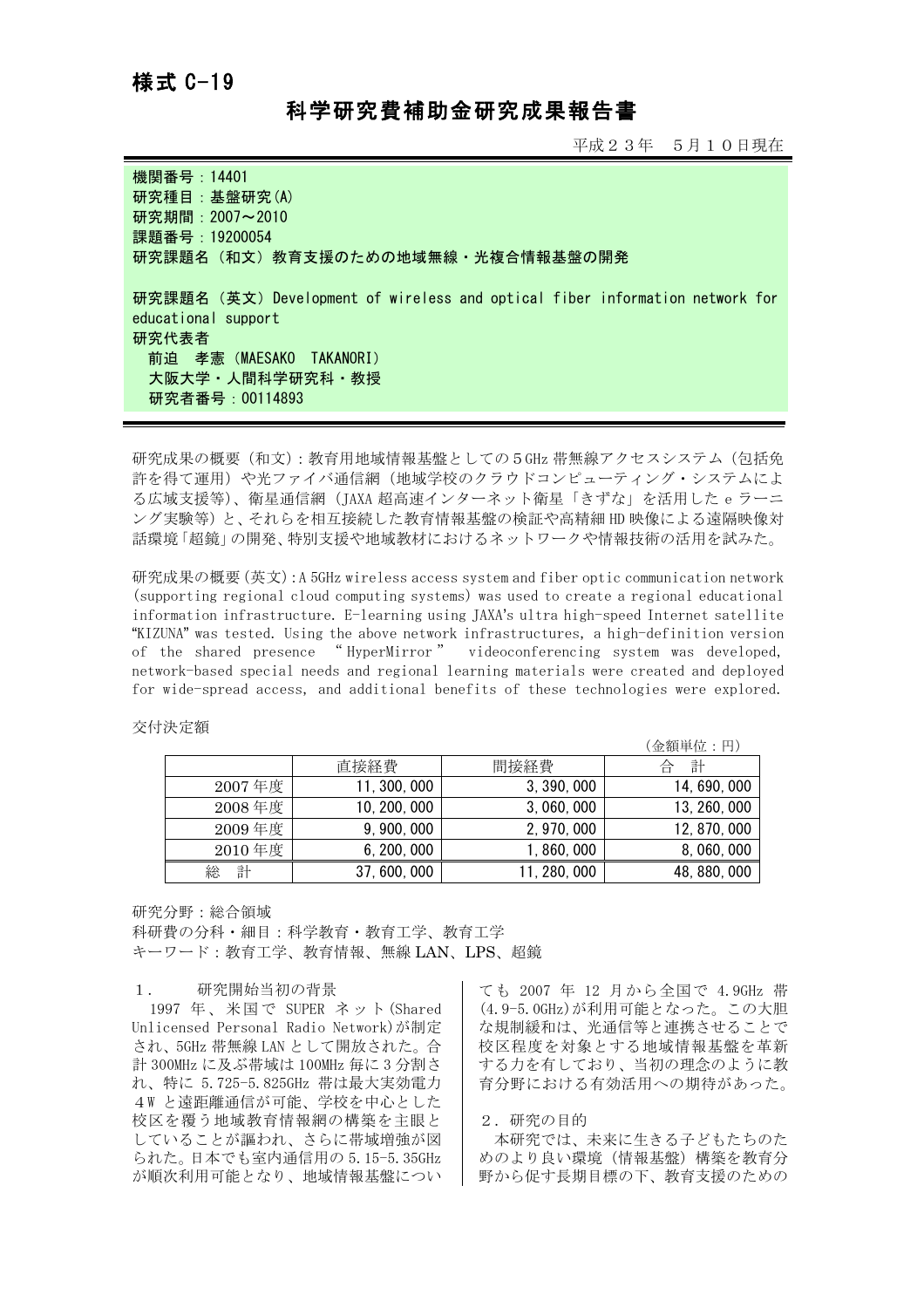地域無線・光通信複合情報基盤開発を直接の 目的とし、教育用地域情報基盤の構築実験や 交流学習支援のための遠隔映像対話環境「超 鏡」の高精細映像・低遅延時間化、客観的学 習評価方法の実践的確立、教材開発や利用に おける情報技術の活用を目指した。

3.研究の方法

遠隔映像対話環境「超鏡」については、食 育カリキュラムを日本とタイの小学校間(岐 阜、三重、千葉̶チェンマイ)で実施した他、 HD 高精細映像により日米間(阪大––アトラン タ国際会議場)で通信実験を行った後、宇宙 航空研究開発機構 (JAXA) 超高速インターネ ット衛星「きずな」を介して大分県宇佐市と 大阪府八尾市の小学校間で3日連続して交 流学習を実施した。次に5GHz 帯無線アクセ スシステムの包括免許を得て、高エネルギー 加速器研究機構(KEK)に移動局、筑波大に 基地局を設置、この地上無線通信系に筑波大 ̶JAXA 間の光ファイバ網を接続、さらに JAXA から「きずな」を介して奈良県の中等教育学 校と熊本県の中学校をつなぎ、KEK と2校の 3地点をメッシュ状に各々HD 映像2系統で 相互接続する教育情報基盤のモデルを構築、 HD「超鏡」を用いた素粒子に関する遠隔学習 を実施、信号は小笠原諸島でも受信された。 また、教育情報基盤のためのシンクライアン ト方式やクラウドコンピューティングの試 行をおこなった。その他、教育分野における 脳科学や特別支援・地域展示教材開発におけ る情報技術の活用を図った。

4.研究成果

地域無線・光通信複合情報基盤に、当初は 予定に組入れていなかった衛星による多地 点超高速通信をも統合したモデル実験をお こなうことが可能となったことにより、緊急 時等にも対応する先進的な教育情報基盤の 開発と検証を実践的に進めることができた。 また、次代の教育情報基盤の運用・維持管理 方法の確立を目指し、大阪の学校を対象にお こなったクラウドコンピューティング等の 試行実験を通して、教育的課題を抽出した。 その他、学習状況の客観評価に向けた取組み として前頭前野の NIRS データ等を基盤とす る方法論の開拓や、特別支援教育のためのネ ットワーク教材および科学館巡回展のため の複合現実感等情報技術を活用した展示教 材の開発をおこなった。

5.主な発表論文等 (研究代表者、研究分担者及び連携研究者に は下線)

〔雑誌論文〕(計24件) ①森秀樹、杉澤学、張海、前迫孝憲 Scratchを用いた小学校プログラミング授業 の実践~小学生を対象としたプログラミング 教育の再考 日本教育工学会論文誌 査読有、34(4)巻(2011)387-394

②中澤明子、松河秀哉、奥林泰一郎、森秀樹、 前迫孝憲 低帯域高精細映像伝送方式による国際間遠 隔学習 日本教育工学会論文誌 査読有、34(Suppl.)巻(2010)85-88

③森秀樹 Scratch を用いた文系大学生向けプログラミ ング教育 日本教育工学会論文誌 査読有、34(Suppl.)巻(2010)141-144

④中澤明子、重田勝介、奥林泰一郎 遠隔交流学習環境を理解するための教員研 修~「超鏡」を例とした一検討 大阪大学教育学年報 査読有、15 巻(2010)17-27

⑤Hai Zhang, Kekang He Exploratory Study of Widespread Practice of ICT-Enhanced Education 大阪大学教育学年報 査読有、15 巻(2010)29-44

⑥Hai Zhang, Takanori Maesako A Framework of Learner Development Ecosystem for Designing a Ubiquitous Educational Informational Infrastructure Journal of Software 査読有、4(2)巻(2009)124-131

⑦岡本尚子、黒田恭史、前迫孝憲、江田英雄 授業場面を想定した学習過程時の NIRS によ る脳活動の特徴~小学生を対象にした虫食 い算課題におけるヒント提示実験を通して 教育実践学研究 査読有、10(2)巻(2009)11-20

⑧中野由章 Wiimote Positioning System(WPS)の開発と 教育応用の可能性 日本教育工学会論文誌 査読有、33(Suppl.)巻(2009)185-188

⑨Naoko Okamoto, Takanori Maesako Practical Research of Education and Brain Science Brain Topography and Multimodal Imaging (ISBET) 査読有、18 巻(2009)133̶135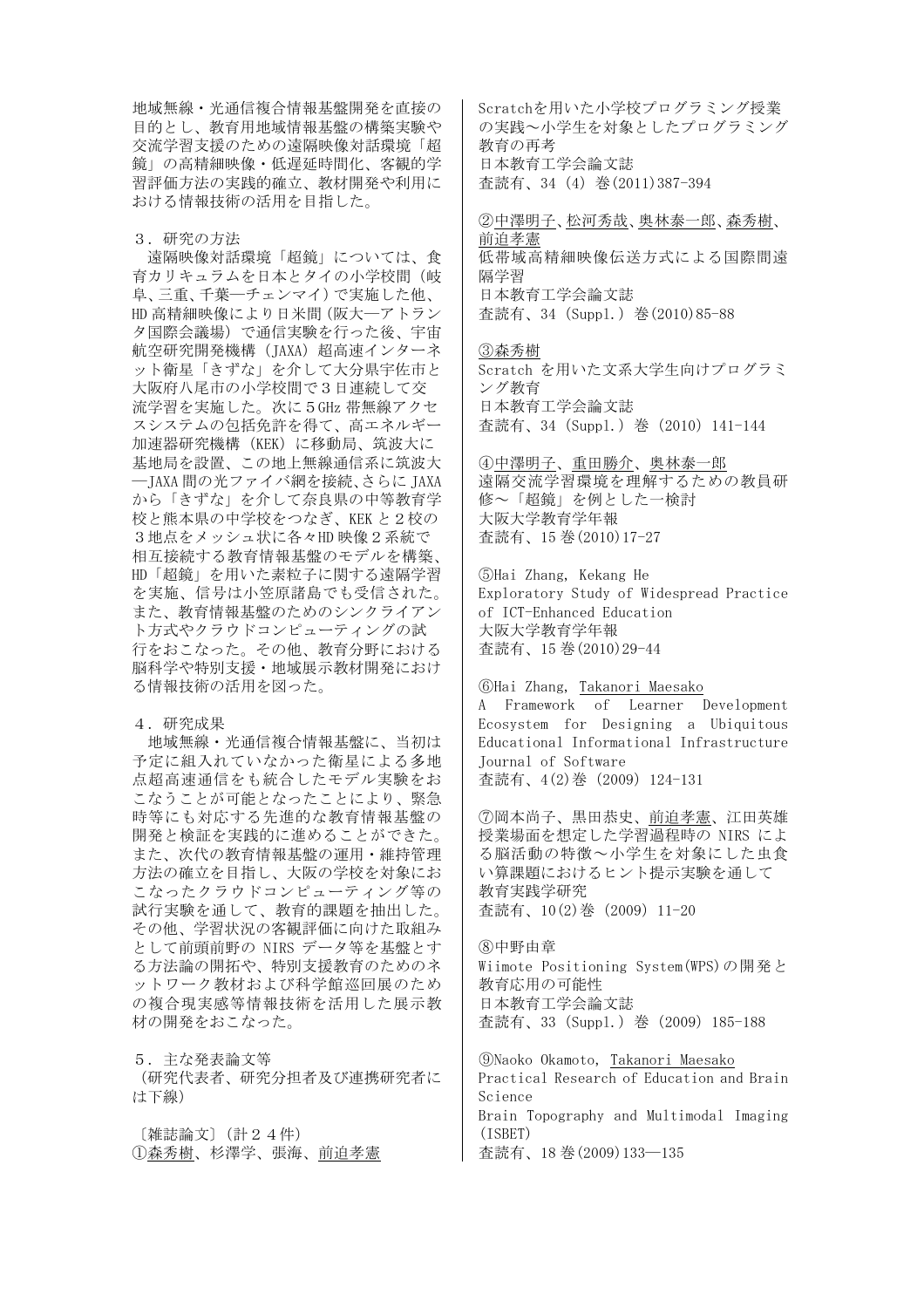⑩OKAMOTO Naoko, KURODA Yasufumi, CHANCE Britton, NIOKA Shoko, EDA Hideo, MAESAKO Takanori Measurement of brain activation difference during different mathematical tasks by near infrared spectroscopy Progress in Biomedical Optics and Imaging (SPIE) 査読有、10(14)巻(2009)71741M 1-8 ⑪KURODA Yasufumi, OKAMOTO Naoko, CHANCE Britton, NIOKA Shoko, EDA Hideo, MAESAKO Takanori Visualization of children's mathematics solving process using near infrared spectroscopic approarch Progress in Biomedical Optics and Imaging (SPIE) 査読有、10(14)巻(2009)71741Z 1-8 ⑫森川治、橋本佐由理、前迫孝憲 仮想的な抱擁を取り入れた遠隔カウンセリ ングシステム 日本バーチャルリアリティ学会論文誌 査読有、14(1)巻(2009)3-10 ⑬張海、前迫孝憲 和教育現場持続対話的学習型組織的可能性 信息技術教育研究進展 査読有、(2009)234-238 ⑭Akiko Nakazawa, Taiichiro Okubayashi, Spence Zaorski, Katsusuke Shigeta, Hideya Matsukawa, Yuko Yoshimoto, Ako Imai, Takanori Maesako Use of Multiple Tools in Distance Learning :International Distance Learning Using "HyperMirror" APRU Distance Learning and the Internet Conference 査読有、(2008)119-123 ⑮佐野彰 観察者の幅広い動きに対応した AR システム 「SIBS」の開発 日本教育工学会論文誌 査読有、32(suppl.)巻(2008)69-72 ⑯中澤明子、奥林泰一郎、スペンス・ゼオー スキ、前迫孝憲 異なる遠隔共同作業環境を併用した実践の 試み 教育システム情報学会誌 査読有、25(3)巻(2008)329-334

⑰谷口るり子

Web を用いた学習支援方法の利用度と試験の 点数による比較 教育システム情報学会誌 査読有、25(3)巻(2008)321-328

⑱吉冨友恭、今井亜湖、埴岡靖司、前迫孝憲 児童の川の見方に基づいた河川学習用デジ タルコンテンツの開発と評価 日本教育工学会誌 査読有、31(Suppl.)巻(2008)165-168

⑲ Sayuri HASHIMOTO, Osamu MORIKAWA, Nobuyuki HASHIMOTO, Takanori MAESAKO Remote counseling using HyperMirror quasi space-sharing system SPIE 査読有、7073 巻(2008)707323(6pages)

⑳ Hideo Eda, Yasuhumi Kuroda, Naoko Okamoto, Takanori Maesako NIRS evaluates the thinking process of Mushi-kuizan task SPIE 査読有、6850 巻(2008)685002(6pages)

㉑ Naoko Okamoto, Hideo Eda, Yasufumi Kuroda, Takanori Maesako Effectiveness of NIRS in Educational Research World Automation Congress(WAC) 査読有、IFMIP-526(2008)1-6

㉒ Hideo Eda, Yasufumi Kuroda, Naoko Okamoto, Takanori Maesako Measuring the Moment of Understanding while Solving Mathematical Puzzles World Automation Congress(WAC) 査読有、IFMIP-530(2008)1-6

㉓Keiko Tsuzioka, Takanori Maesako, Osamu Morikawa Second Language Teaching in Multi-Cultural Settings :Using HyperMirror with Reflective Images Society for Information Technology and Teacher Education(SITE) 査読有、(2007)512-517

㉔Keiko Tsujioka, Takanori Maesako, Osamu Morikawa Collaborative Second Language Learning in Joint Attention with Three Combined Images from Distant Places Association for the Advancement of Computing in Education(ED-MEDIA) 査読有、(2007)1947-1953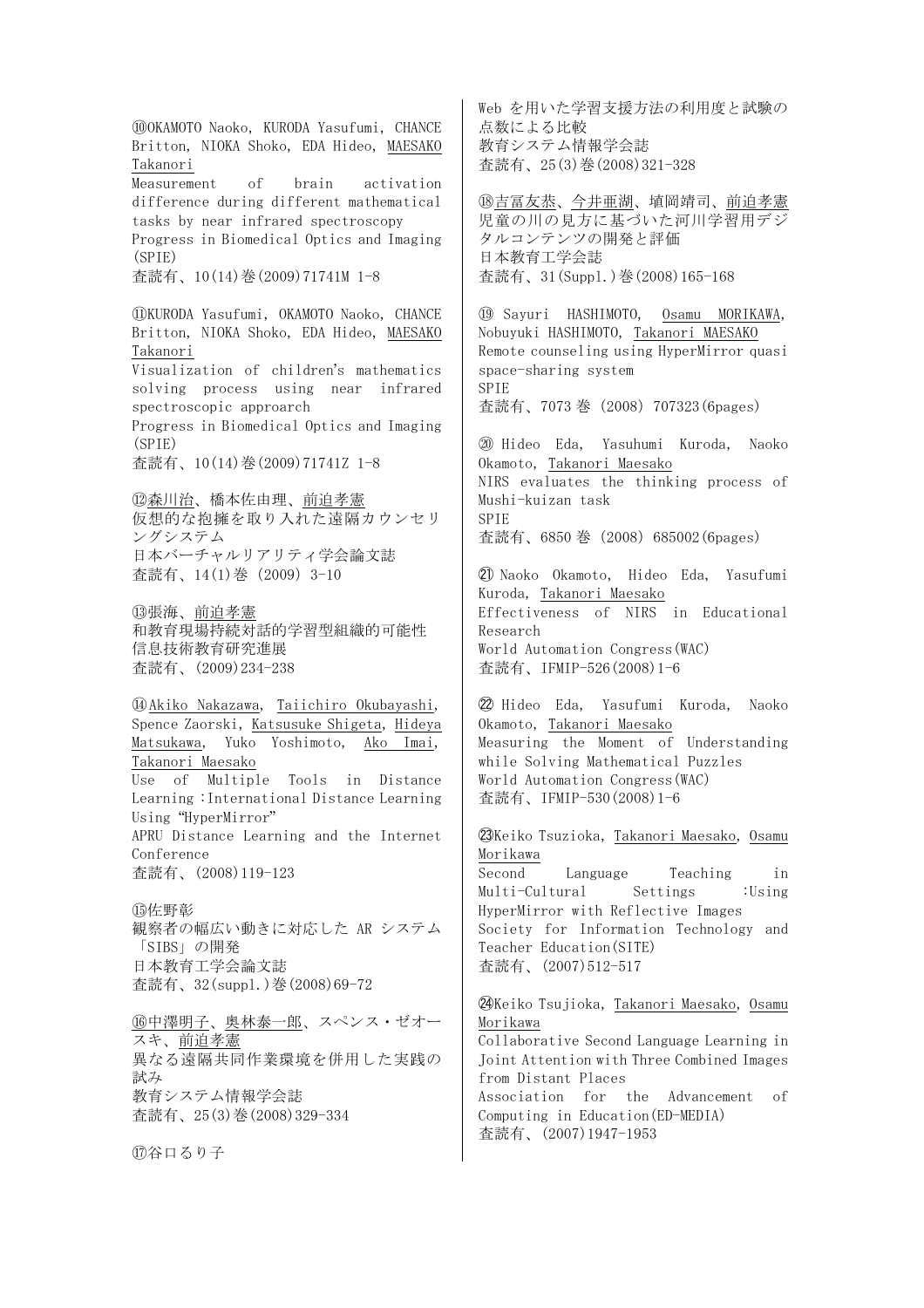〔学会発表〕(計33件) ①中澤明子、奥林泰一郎、森秀樹、中村優希、 前迫孝憲、片岡佐知子、松山豊樹、中尾正博、 佐藤哲夫、小川恵美子、川杉照雄、橋本剛正、 森川治 3地点接続の「超鏡」を用いた遠隔学習の実 施 日本教育工学会研究会 2011.3.5、静岡大学 ②奥林泰一郎、中澤明子、スペンス・ゼオー スキ、前迫孝憲 国際間交流学習における交流方法の検討 日本教育工学会研究会 2011.3.5、静岡大学 ③今井亜湖、スペンス・ゼオースキ、吉冨友 恭、大塚一幸、前迫孝憲 魚の生態観察を目的とする複合現実感技術 を用いた映像展示の開発 日本教育工学会全国大会 2010.9.20、金城学園大学 ④森秀樹、杉澤学、前迫孝憲 プログラミングを活用した小学校理科学習 日本教育工学会全国大会 2010.9.20、金城学園大学 ⑤奥林泰一郎、中澤明子、スペンス・ゼオー スキ、前迫孝憲 動画とスライドショーを用いた国際交流学 習の実施~Japan-USA Teen Talk Project を 事例として 日本教育工学会全国大会 2010.9.19、金城学園大学 ⑥辻岡圭子、前迫孝憲 文字または音声による設問の判断への影響 ~反応時間からの一検討 日本教育工学会全国大会 2010.9.18、金城学園大学 ⑦Naoko Okamoto Usability of NIRS data for analyzing student learning processes Society for Neuroscience(Neuroscience) 2009.10.19、Chicago(U.S.A) ⑧中澤明子、奥林泰一郎、森秀樹、上田明久、 前迫孝憲、中尾正博、佐藤哲夫、高山慎一郎、 高精細映像を用いた「超鏡」による遠隔学習

川杉照雄、橋本剛正、森川治 環境 日本教育工学会全国大会

2009.9.21、東京大学本郷キャンパス

⑨スペンス・ゼオースキ、前迫孝憲

米国における教育 CIO に関する調査 日本教育工学会全国大会 2009.9.21、東京大学本郷キャンパス

⑩奥林泰一郎、中澤明子、スペンス・ゼオー スキ、上田明久、新川壯光、前迫孝憲 電子掲示板を用いた英語によるコミュニケ ーションに関する調査~国際交流プロジェ クトを事例として 日本教育工学会全国大会 2009.9.21、東京大学本郷キャンパス

⑪岡本尚子、黒田恭史、前迫孝憲、江田英雄 光計測装置による脳活動データ波形の分析 日本教育工学会全国大会 2009.9.21、東京大学本郷キャンパス

⑫黒田恭史、岡本尚子、前迫孝憲、江田英雄 個々人の学習を下支えする隠れた ICT の活用 ~シンガポールの教育制度を事例として 日本教育工学会全国大会 2009.9.21、東京大学本郷キャンパス

⑬笹田能美、小池敏英、前迫孝憲、伊原和夫、 スペンス・ゼオースキ 特別支援教育における社会科単語学習支援 の教材開発 日本教育工学会全国大会 2009.9.21、東京大学本郷キャンパス

⑭森秀樹、杉澤学、張海、前迫孝憲 Scratch を用いた小学校情報授業のデザイン と実践 日本教育工学会全国大会 2009.9.20、東京大学本郷キャンパス

⑮辻岡圭子、辻岡光宏、前迫孝憲 視覚・聴覚メディアが理解や判断に及ぼす影 響 教育システム情報学会全国大会 2009.8.21、名古屋大学

⑯岡本尚子、前迫孝憲 算数課題を用いた光脳機能イメージング実 験 第 11 回日本光脳機能イメージング研究会 2009.7.18、星陵会館、東京

⑰ A.Nakazawa, T.Okubayashi, H.Mori, T.Maesako, O.Morikawa, M.Nakao, N.Tomii, T.Kuroda, T.Sato, T.Kawasugi, G.Hashimoto Applying High-Definition "HyperMirror" to Distance Learning Utilizing "KIZUNA" International Symposium on Space Technology and Science 2009.7.1、Tsukuba(Japan)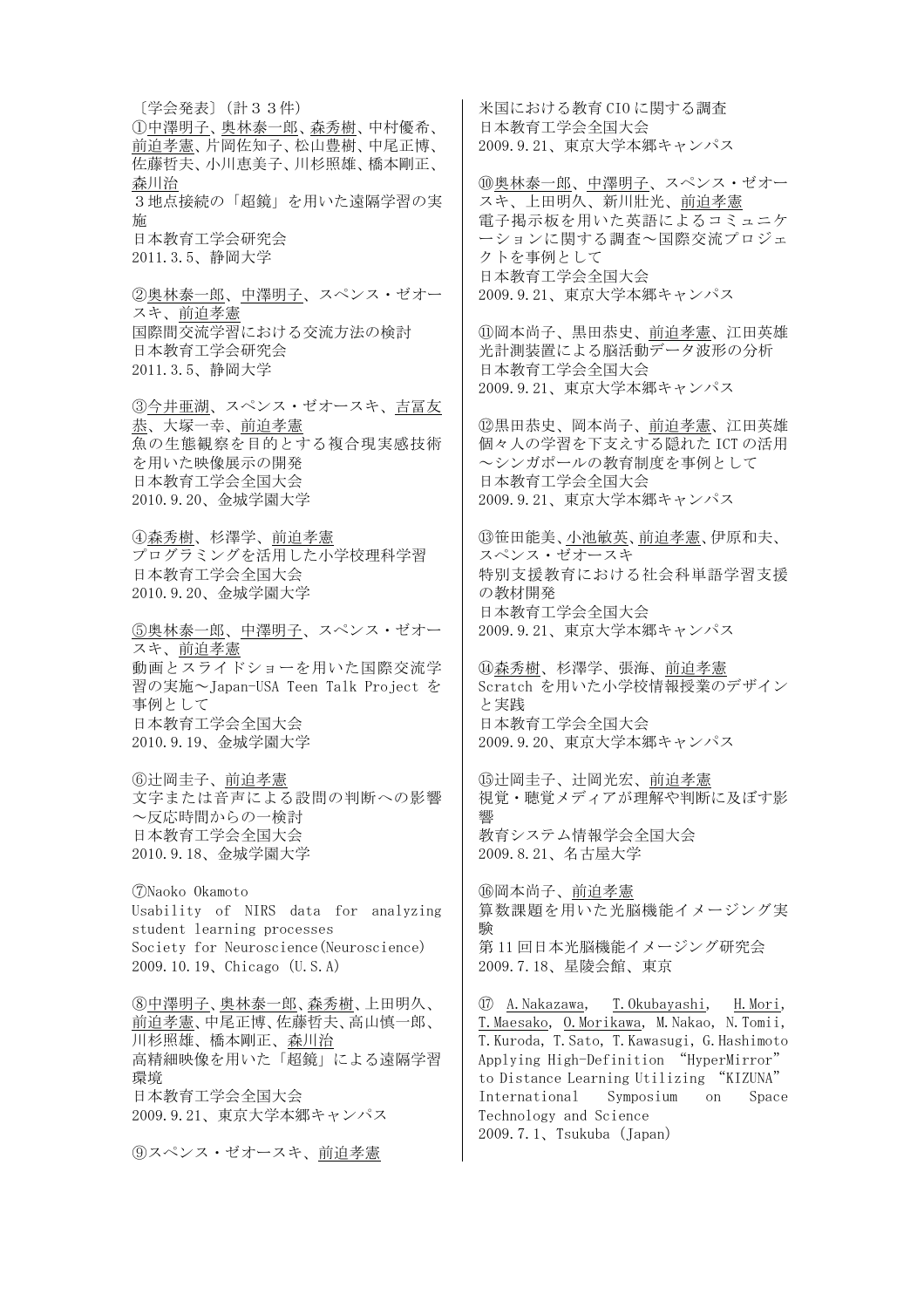⑱Spence Zaorski, Takanori Maesako Innovative Educational Technology Use and Project-Based Learning in Japan International Society for Technology in Education(ISTE) 2009.6.29、Washington D.C.(米国)

⑲橋本佐由理、森川治、前迫孝憲、橋本信幸 ハイパーミラーシステムを活用した遠隔カ ウンセリングによるストレス軽減への試み Optics & Photonics Japan(日本光学会) 2008.11.5、つくば国際会議場

⑳中澤明子、今井亜湖、吉本優子、奥林泰一 郎、重田勝介、スペンス・ゼオースキ、前迫 孝憲、藤倉純子、池田裕美、武藤志真子、森 川治 ICT を活用した日本̶タイ間の遠隔学習にお ける特徴~多様な遠隔学習への「超鏡」の適 用を目指して 日本教育工学会全国大会 2008.10.13、上越教育大学

㉑張海、何克抗、前迫孝憲 中国における ICT 活用授業プロジェクト「跨 越」の実践~大学による教師共同体の支援と システム的なインストラクショナルデザイ ンを通して 日本教育工学会全国大会 2008.10.12、上越教育大学

㉒奥林泰一郎、中澤明子、スペンス・ゼオー スキ、上田明久、新川壯光、前迫孝憲 非同期環境を中心とする交流学習における コミュニケーション支援の提案 日本教育工学会全国大会 2008.10.11、上越教育大学

㉓劉威、前迫孝憲 国際間の遠隔学習実践例~複数の日中間の 実践から 日本教育工学会全国大会 2008.10.11、上越教育大学

㉔Hai Zhang, ZhuoHuan Li, Takanori Maesako Developing and Practice of a Ubiquitous Communication Support System in a Conference 日本教育工学会全国大会 2008.10.11、上越教育大学

㉕中澤明子、前迫孝憲 「 21 世紀の学び」の枠組み~ 米国・ Partnership for 21st century skills の活 動より 教育システム情報学会全国大会 2008.9.5、熊本大学

㉖奥林泰一郎、中澤明子、小久保力、上田明 久、木村沙織、新川壯光、前迫孝憲 教員を対象とする防災・危機対応研修プログ ラム~米国 FEMA の取り組み 教育システム情報学会全国大会 2008.9.5、熊本大学

㉗Taiichiro Okubayashi, Akiko Nakazawa, Spence Zaorski, Katsusuke Shigeta, Takanori Maesako Japan-US Water Investigation Project and its Relative Issues International Conference on Teaching and Learning with Technology(iCTLT) 2008.8.5、Suntech(Singapore)

㉘Akiko Nakazawa, Taiichiro Okubayashi, Spence Zaorski, Katsusuke Shigeta, Ako Imai, Yuko Yoshitomi, Hideya Matsukawa, Takanori Maesako How Can We Apply HyperMirror to Distance Learning? International Conference on Teaching and Learning with Technology(iCTLT) 2008.8.5、Suntech(Singapore)

㉙岡本尚子、黒田恭史、前迫孝憲 ヒント提示の認識の差異がもたらす脳活動 の特徴~小学生を対象として 日本教育工学会研究会 2008.3.1、名古屋大学

㉚奥林泰一郎、中澤明子、スペンス・ゼオー スキ、前迫孝憲 国際交流学習実践の準備段階におけるコミ ュニケーションの分析 日本教育工学会研究会 2008.3.1.名古屋大学

㉛Yuko Yoshimoto, Ako Imai, Shimako Muto, Junko Fujikawa, Hiromi Ikeda, Takanori Maesako, Akiko Nakazawa, Taiichiro Okubayashi, Osamu Morikawa, Surasak Boonyaritichakij Development of Nutrition Education Curriculum for International Exchange Learning between Japanese and Thai School Children by using HyperMirror, a New Videoconferencing System The Conference of Asia-Pasific Academic Consortium for Public Health(APACPH) 2007.11.25、Kagawa Nutorition University, Saitama(Japan)

30中澤明子、奥林泰一郎、スペンス·ゼオー スキ、前迫孝憲